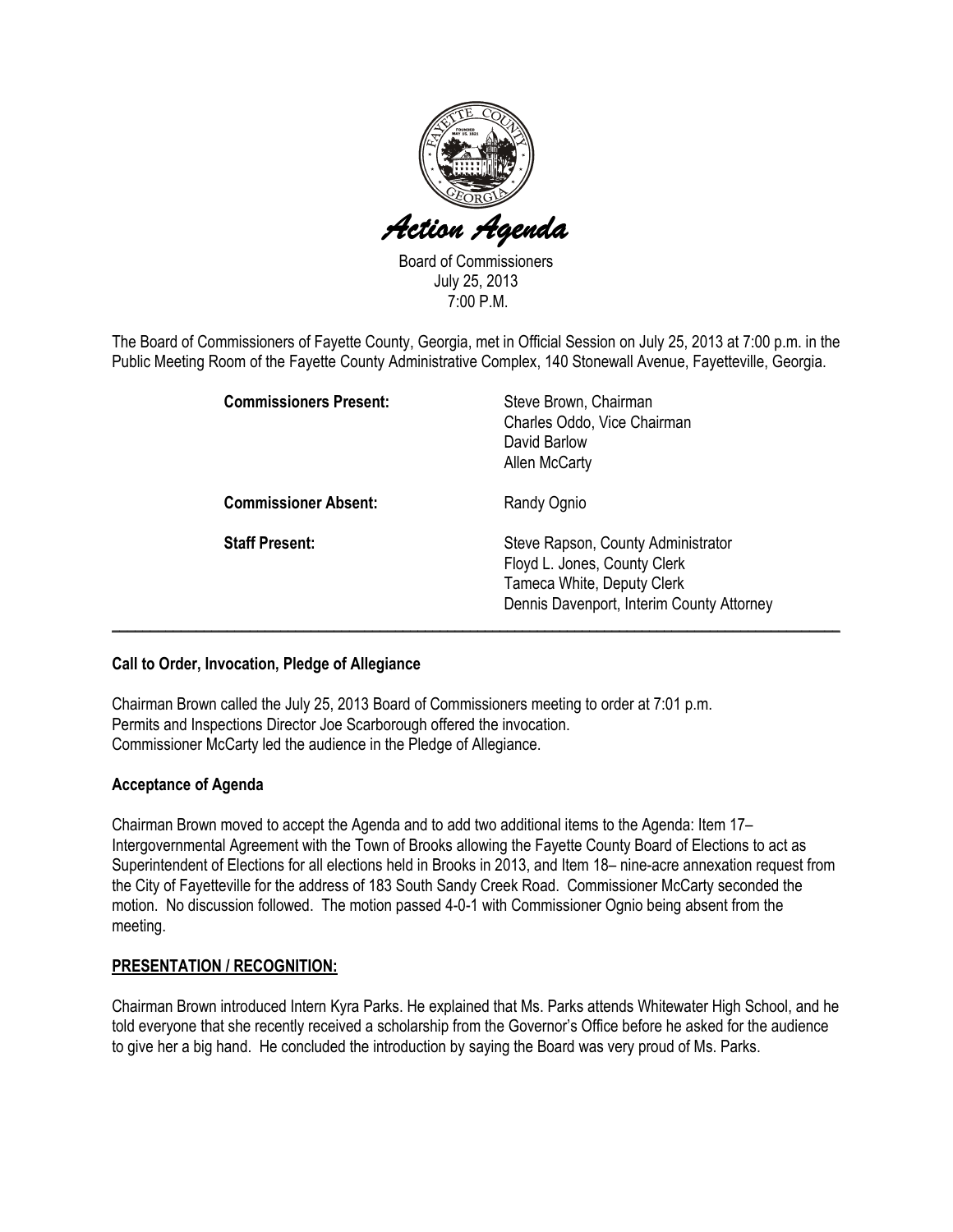## 1. Recognition by Mr. Christopher Dunn, editor of Fayette Game Day Youth Sports Magazine, of Mr. Brad Hort and Ms. Gabby Seiler as Fayette County's Athletes of the Year.

Mr. Christopher Dunn, editor of Fayette Game Day Youth Sports Magazine, said it was good to honor the best individual athletes among Fayette County's high schools. He explained that every high school in Fayette County nominated their top male and female athletes of the year, and that the top male and female athletes were selected from those nominations. He said this year, both athletes attended McIntosh High School, namely, Ms. Gabby Seiler and Mr. Brad Hort. Mr. Dunn explained why Ms. Seiler was selected as Fayette County's Female Athlete saying she was a star in both basketball and soccer, and he told of her individual accomplishments. Coach Charles Buckle then spoke about Mr. Hort, explaining that he was a phenomenal athlete who is the best distance runner that he has every coached at McIntosh High School. Coach Buckle also spoke about Mr. Hort's individual achievements.

## PUBLIC HEARING:

## 2. Consideration of staff's request to approve a new beer and wine package sales license for Amir Shahzad operating as BP Kenwood at 1866 GA Hwy. 85 N., Fayetteville, Georgia 30214.

No one spoke in favor of or in opposition to this request.

Commissioner Barlow moved to accept staff request to approve a new beer and wine package sales license for Amir Shahzad operating at BP Kenwood at 1866 GA Hwy. 85 N., Fayetteville, Georgia 30214. Commissioner Oddo seconded the motion. No discussion followed. The motion passed 4-0-1 with Commissioner Ognio being absent from the meeting.

## 3. Consideration of Petition RDP-010-13 requesting approval of the Revised Development Plan for Ballard's Terrace Subdivision to change the proposed Community Clubhouse containing a pool and cabana to a Landscaped Park consisting of 1.62 acres.

Ms. Donna Black, representing Ballard's Terrace Subdivision, confirmed that they were requesting a change to the development plan, and she explained the purpose for the request.

No one else spoke in favor of or in opposition to this request.

Commissioner Oddo moved to accept Public Hearing Item 3 consideration of Petition RDP-010-13 requesting approval of the Revised Development Plan for Ballard's Terrace Subdivision to change the proposed Community Clubhouse containing a pool and cabana to a Landscaped Park consisting of 1.62 acres. Commissioner McCarty seconded the motion. No discussion followed. The motion passed 4-0-1 with Commissioner Ognio being absent from the meeting.

# 4. Consideration of Ordinance 2013-05, consisting of either Option 1 or Option 2, adopting proposed amendments to the Fayette County Code of Ordinances, Chapter 20. Zoning Ordinance, Article III, Definitions and Article VI, Sec. 6-26., G-B General Business District regarding building height.

Community Development Director Pete Frisina addressed the Board concerning Ordinance 2013-05, and he spoke about the differences and concerns related to Option 1 and Option 2 as presented. Mr. Frisina then answered questions from the Board.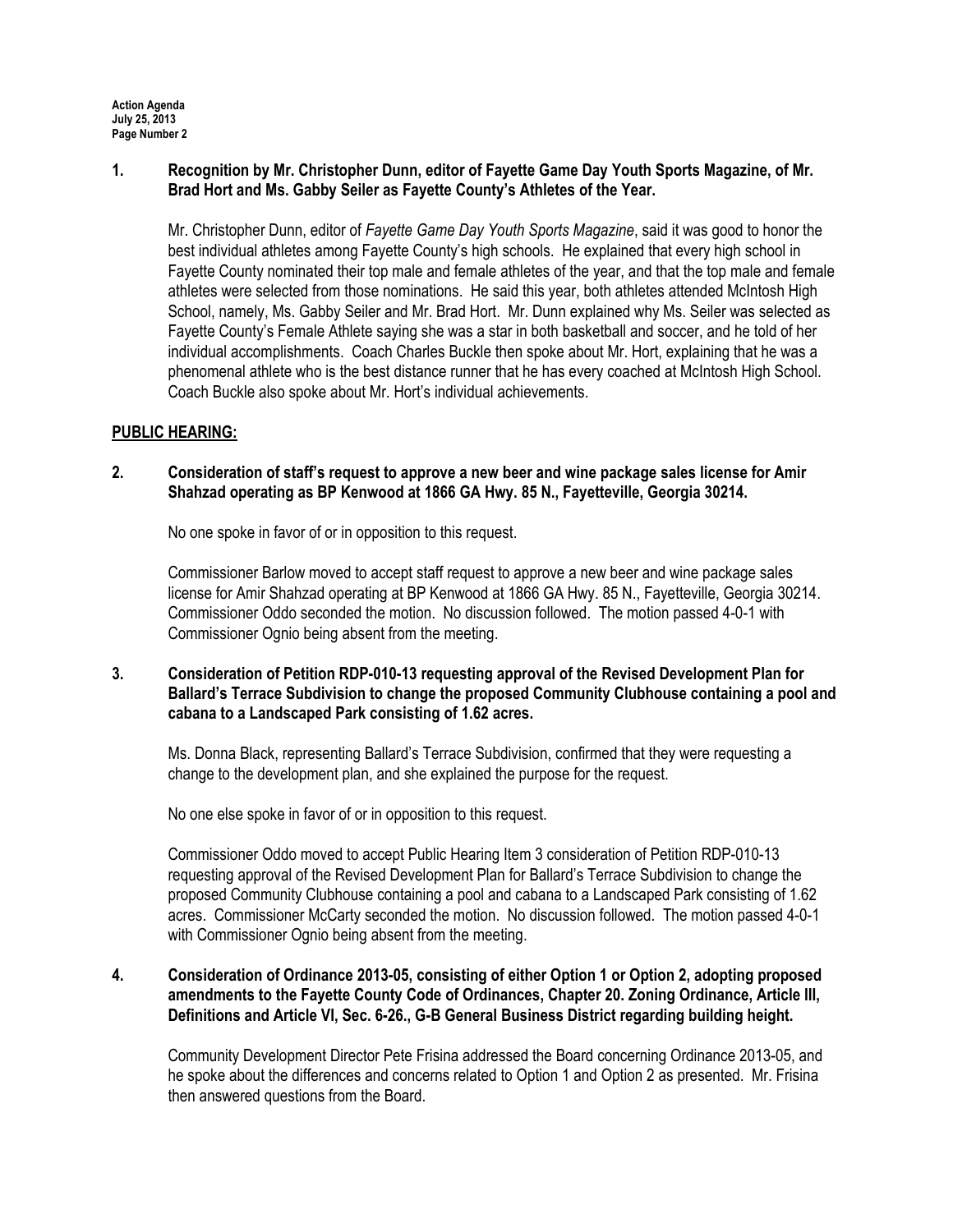Donald Fowler: Mr. Donald Fowler said he wanted to see lighting restrictions incorporated into the ordinance. He suggested that if a building was going to be constructed that was 65-feet tall that it would have spotlights and floodlights up that high as well. He thought that the lighting restrictions should be added into the ordinance in order to protect the neighbors. He concluded his comments saying it was bad enough to have a 65-foot building in front of his home and his neighbors' homes, but that there would be a problem if floodlights were shining down on them all night.

David Brill: Mr. David Brill, President of the North Fayette Community Association (NFCA), reported that the NFCA held several meetings, which included Mr. Alvin Williams who is the owner of the studio that he intends to put in on State Route 138. He reported that all in all, there was no negative feedback from the members of the NFCA, save for one member who is opposed from any studios going in based on her experience living in Los Angeles. He informed the Board that apart from the one person in opposition, he had not run across anyone in the NFCA membership who has raised any negative comments about this issue. He informed the Board that while there was no vote held by the NFCA (meaning he was speaking on his own behalf); his sense was that Option Two was favored over Option One.

Tom Waller: Mr. Tom Waller expressed concerns about the berms in the area, and if raising the height of the buildings would require the berms to be higher. He asked if the developer would accept higher berms since every time soil had to be moved it would cost a lot of money. He suggested that the height of the berms needed to be reconsidered due to the height of the buildings, since "you can't go higher and higher without increasing the height of the berms."

No one else spoke in favor of or in opposition to this request.

Commissioner Barlow moved to accept Ordinance 2013-05, consisting of Option 2, adopting proposed amendments to the Fayette County Code of Ordinances, Chapter 20. Zoning Ordinance, Article III, Definitions and Article VI, Sec. 6-26., G-B General Business District regarding building height. Commissioner McCarty seconded the motion. Discussion followed. The motion passed 4-0-1 with Commissioner Ognio being absent from the meeting.

# 5. Consideration of Ordinance 2013-06 adopting proposed amendments to the Fayette County Code of Ordinances, Chapter 20. Zoning Ordinance, Article V, Sec. 5-16., regarding church or place of worship structures permitted above the height limit.

Community Development Director Pete Frisina addressed the Board concerning Ordinance 2013-06.

No one spoke in favor of or in opposition to the request.

Commissioner Oddo moved to accept Public Hearing Item 5 consideration of Ordinance 2013-06 adopting proposed amendments to the Fayette County Code of Ordinances, Chapter 20. Zoning Ordinances, Article V, Sec. 5-16., regarding church or place of worship structures permitted above the height limit. Commissioner McCarty seconded the motion. No discussion followed. The motion passed 4-0-1 with Commissioner Ognio being absent from the meeting.

6. Consideration of Ordinance 2013-07 adopting proposed amendments to the Fayette County Code of Ordinances, Chapter 20. Zoning Ordinance, Article V, Sec. 5-20., regarding accessory structure size in residential zoning districts.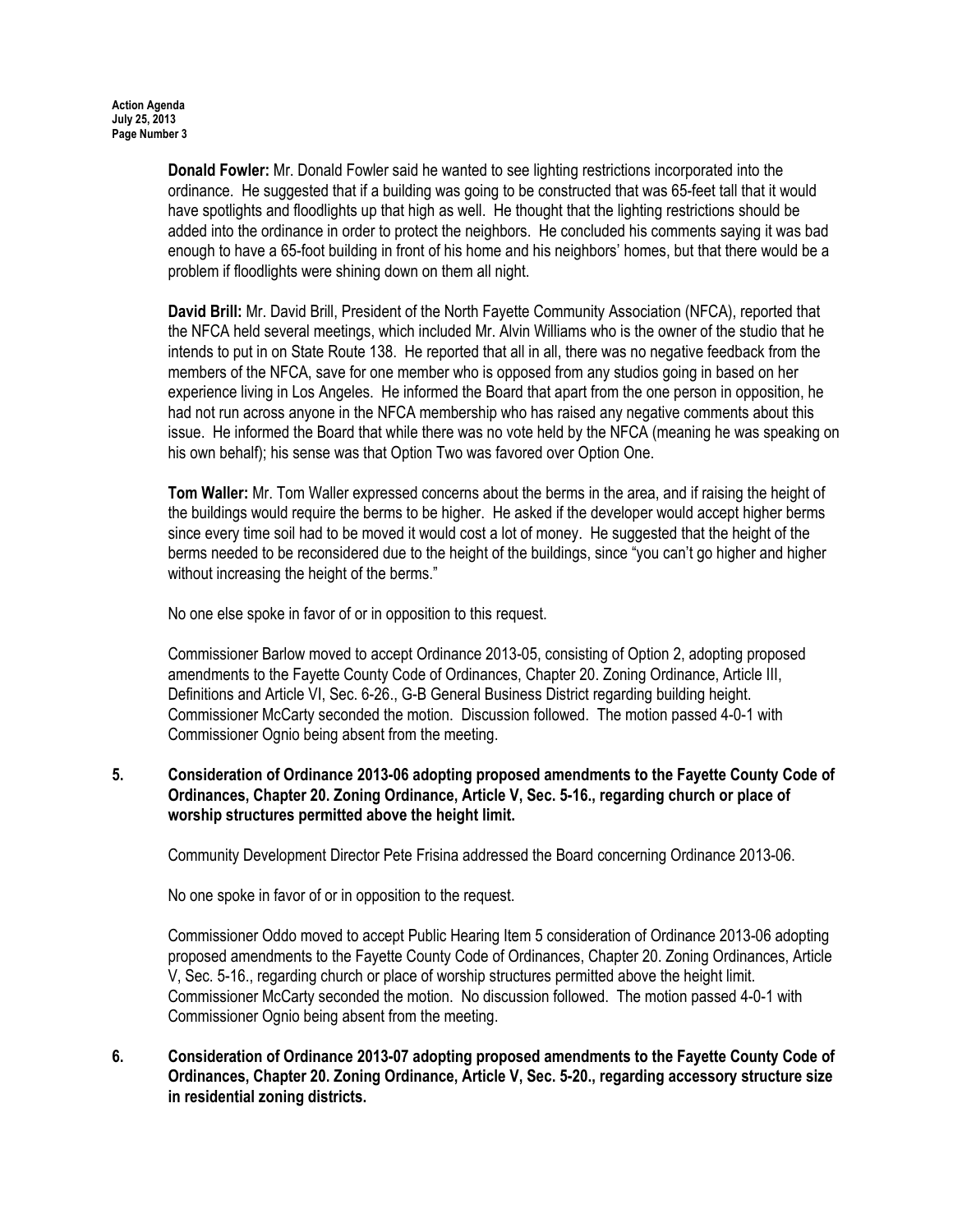Chairman Brown informed the audience that the Board had an additional item on the dais. He said it was the coding "that was in the book with new language". He said the page was titled "#6 New Language Ordinance 2013-07". He said the County Clerk could provide a copy of the information following the meeting.

Community Development Director Pete Frisina addressed the Board concerning Ordinance 2013-07.

Dennis Chase: Mr. Dennis Chase said he had a question as much as anything else about certain definitions. He thought the proposals should specify what could and could not be done. He suggested that the clarity may already be in the ordinance, but he wanted more clarity on the definition of accessories.

Larry Bush: Mr. Larry Bush stated that he submitted paperwork on two different occasions to enlarge accessory structures. He commented that there is a problem when people buy ten-acre lots thinking they have plenty of room to make enlargements, only to find out later that rules are set in place, regardless of how much paperwork is submitted, that prevent people from building. He alluded that it leads to a lot of people not coming to the county and a lot of unused land. He said he had spoken to Chairman Brown about the issue, said that the answers were still unclear, and asked how to make changes. Mr. Bush suggested that this effort would not make any real changes, and the reasons that are being given are the same reasons that were given in the past.

No one else spoke in favor of or in opposition to this request.

Mr. Frisina spoke about the accessory structures definition and clarified its intent. Chairman Brown spoke about how Fayette County had large agricultural lots, and how the county did not allow for the lots to be used for anything other than agricultural uses. He said the times have changed, and Fayette County has a number of people living in it who have the ability to add accessory structures. He suggested that the ability to add accessory structures would work to the welfare of everyone in Fayette County. He then reported that there was a change in the proposed language with respect to the floodplain. He then read the following changes into the record that would be included in addition to the minimum of five (5) acres that would be required:

- Section C(1)(a) "and a minimum contiguous area of two (2) acres clear of zoning setbacks, watershed protection buffers and setbacks, jurisdictional wetlands, 100 year floodplain area, and easements of any kind."
- Section C(1)(c) "and a minimum contiguous area of two acres (2) acres clear of zoning setbacks, watershed protection buffers and setbacks, jurisdictional wetlands, 100 year floodplain area, and easements of any kind, not to exceed 3,600 square feet of floor area.

Chairman Brown moved to approve Ordinance 2013-07 adopting proposed amendments to the Fayette County Code of Ordinances, Chapter 20. Zoning Ordinance, Article V, Sec. 5-20., regarding accessory structure size in residential zoning districts as amended in the document on the dais the title "New Language", and to add the following statement in two section: a minimum contiguous area of two (2) acres clear of zoning setbacks, watershed protection buffers and setbacks, jurisdictional wetlands, 100 year floodplain area, and easements of any kind, added to Section C (1)(a) and(c). Commissioner McCarty seconded the motion. No discussion followed. The motion passed 4-0-1 with Commissioner Ognio being absent from the meeting.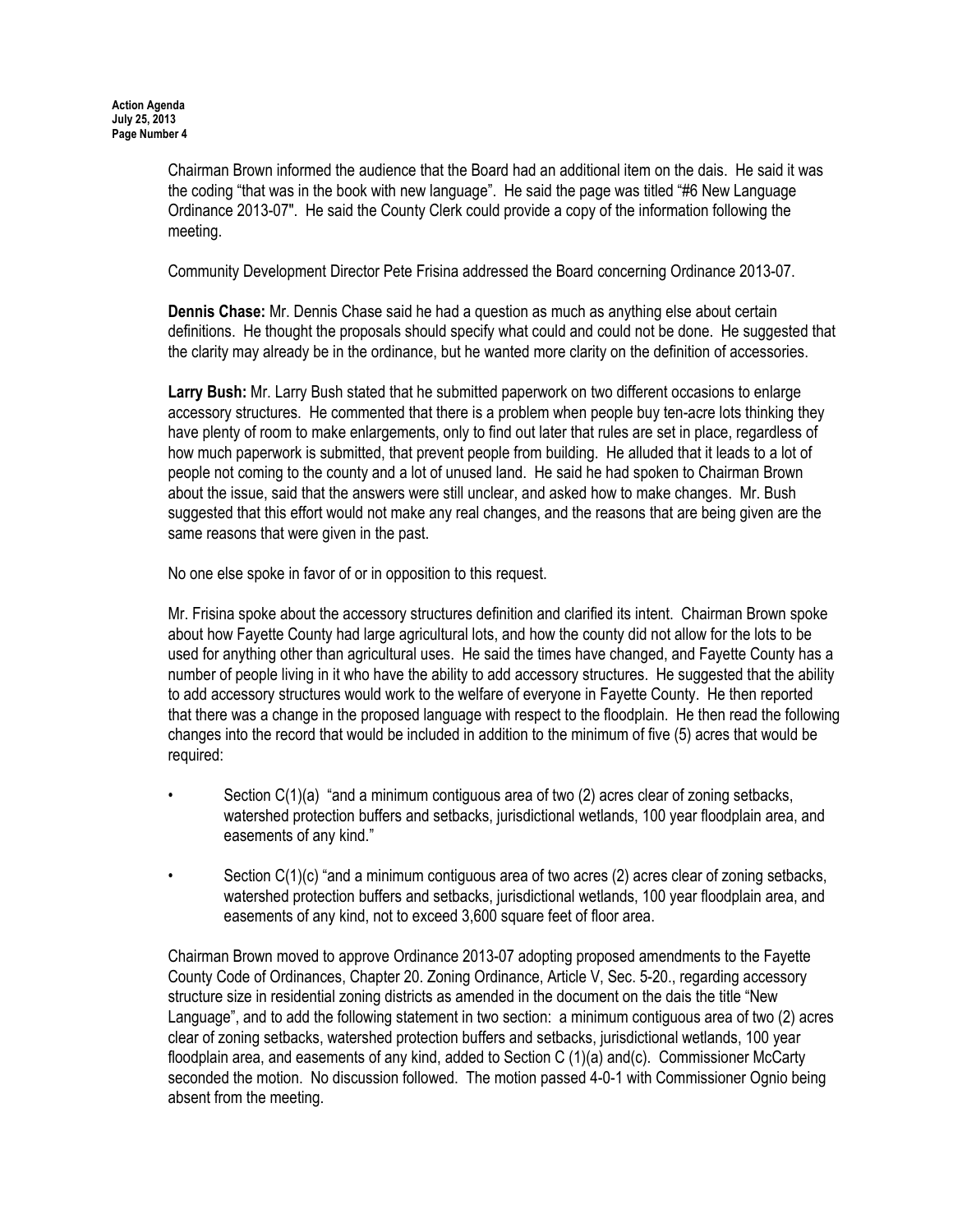7. Consideration of Ordinance 2013-08 adopting proposed amendments to the Fayette County Code of Ordinances, Chapter 20. Zoning Ordinance, Article VII, Sec. 7-1., regarding church and / or other place of worship and existing residential structures that do not meet the Conditional Use setbacks and / or buffers.

Community Development Director Pete Frisina addressed the Board concerning Ordinance 2013-08.

Tim Perrin: Mr. Tim Perrin, representing the Building Committee for All Saints Anglican Church, said that the church was interested in building church offices. He explained some of the building projects at the church, and he said the church was in agreement with the proposed changes.

No one else spoke in favor of or in opposition to this request.

Interim County Attorney Dennis Davenport pointed out that the agenda item reads to consider changes in setbacks and / or buffers, but that Mr. Frisina was saying that the County does not want to allow any type of reduction in the buffers. He said the language that he was looking at for the proposed amendment only addresses setbacks. He emphasized that the issue was only a relaxation of the setbacks for the existing structure, and not the buffers.

Commissioner Barlow moved to approve Ordinance 2013-08 adopting proposed amendments to the Fayette County Code of Ordinances, Chapter 20. Zoning Ordinance, Article VII, Sec. 7-1., regarding church and / or other place of worship and existing residential structures that do not meet the Conditional Use setbacks. Commissioner McCarty seconded the motion. No discussion followed. The motion passed 4-0- 1 with Commissioner Ognio being absent from the meeting.

### PUBLIC COMMENT:

Tom Waller: Mr. Tom Waller spoke about the proposed Stormwater Special Purpose Local Option Sales Tax (SPLOST), saying it should not be called SPLOST since what the Board plans to spend the money for is for things that should have been taken care of a long time ago. He suggested that the Stormwater SPLOST should be called the Failure Tax, since former Commissioners Herb Frady, Jack Smith, and other predecessors did not count on paying for what a normal mortgage company counts on paying it for. He mentioned that when a person pays their mortgage, there is an escrow account established for the taxes that are going to be due. He said Fayette County knew that the culverts would have to be taken care of, but instead it did not reserve money for the repairs. He said the County now has a backlog of essential maintenance requirements that has continued to grow and has reached a size where something has to be done. He suggested that the Board would not cut County government, that the tax should be called the Failure Tax since it is due to the failure of the preceding commissioners. Secondly, Mr. Waller cautioned the Board by saying each member was selected because they are individuals. He counseled them not to be swayed by the strength of a personality into agreeing to something in a closed conference that they have not asked their constituents about. He said the Board was blessed with strong personalities, but each Commissioner was selected because they are individuals.

Frank Gardner: Mr. Frank Gardner reminded the Board that at the last meeting, Commissioner McCarty commented about annexation. He said he had been thinking of a way to encourage keeping the County's green spaces. He suggested that if the County could encourage horse owners that they would have places for their houses that it may work to keep green spaces in Fayette County. He hoped the County would consider promoting such an effort.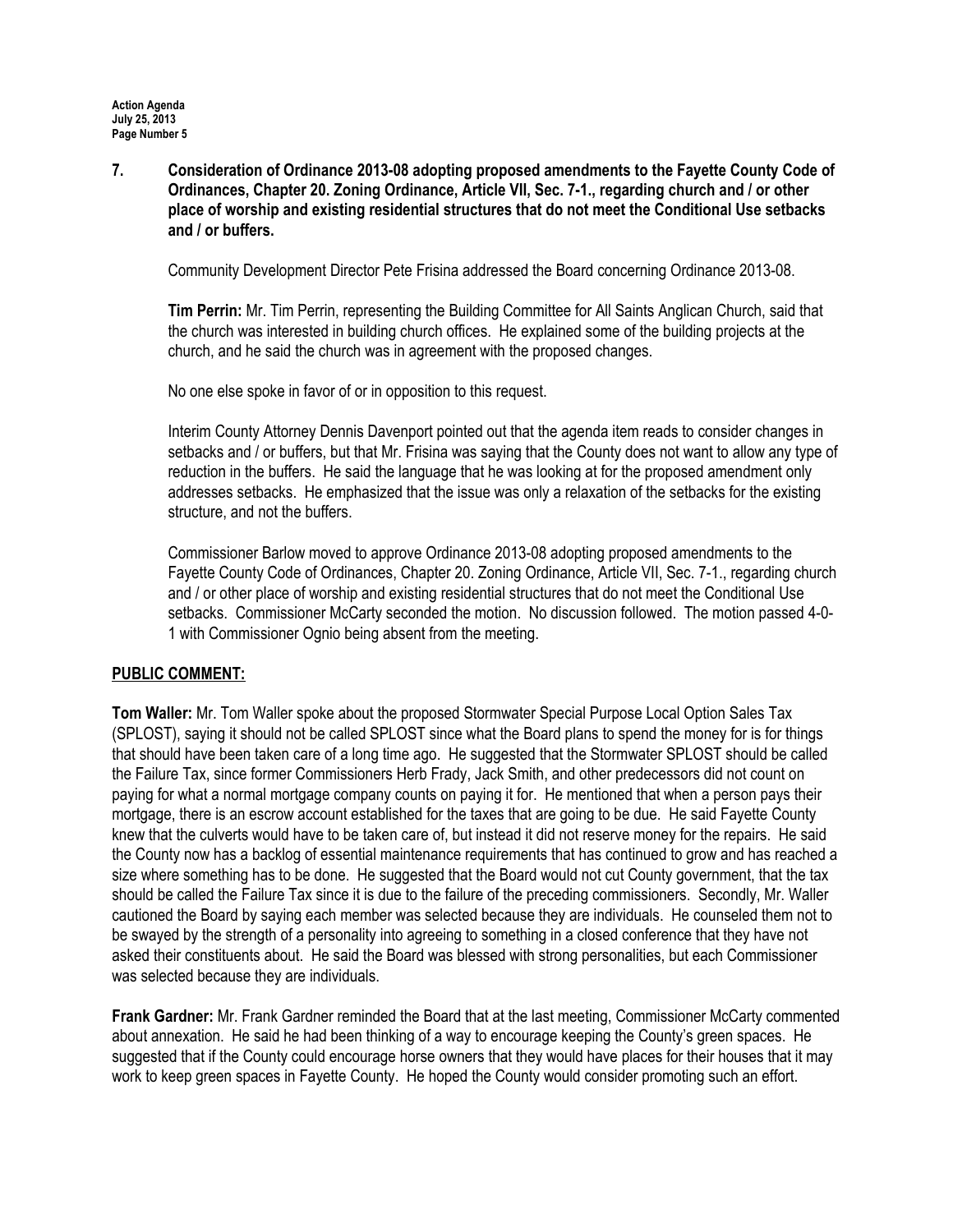## CONSENT AGENDA:

Chairman Brown noted that the Board had an item on the dais for Consent Agenda Item #14 that includes the associated Agenda Request Form, a form from the federal government entitled "Equitable Sharing Agreement Certification", and another form entitled "Equitable Sharing Agreement" with a list of terms and definitions, and an affidavit that reads "Existing Participant" at the top of the page.

Chairman Brown noted that the Board had an additional document on the dais, that Consent Agenda Item 17 had been added to the Agenda at the beginning of the meeting, and that the document was from the Elections Department related to the Town of Brooks Intergovernmental Agreement for the Fayette County Elections Department to conduct the town's municipal elections for 2013. He said there were a series of documents associated with the request including one dated July 20, 2013 and the other being an Intergovernmental Agreement for Conducting Municipal Elections; a contract between Fayette County and the Town of Brooks.

Chairman Brown stated that Consent Agenda Item #18 was added to the Agenda and that there were additional documents on the dais related to the request. He said the first document was an email from County Administrator Steve Rapson to the Commissioners entitled "Annexation", and that there was another document dated July 22, 2013 for the Board of Commissioners from Community Development Director Pete Frisina related to annexation for property at 183 South Sandy Creek Road in Fayetteville, and that quit claim deeds and letter from the City of Fayetteville are attached, along with ordinance data.

Commissioner Oddo asked to remove Consent Agenda Item #8 and #18 for consideration.

Chairman Brown moved to approve the Consent Agenda as written with the exception of Consent Agenda Item #8 and Consent Agenda Item #18. Commissioner McCarty seconded the motion. No discussion followed. The motion passed 4-0-1 with Commissioner Ognio being absent from the meeting.

8. Consideration of the City of Fayetteville's request to annex 21 properties totaling about 1,200 acres located in the area of Veterans Parkway, Sandy Creek Road, SR 54 West, Tyrone Road, South Sandy Creek Road and Hood Road, to rezone said properties from A-R, R-70 and G-B (County Zoning) to R-70 and PCD (City Zoning), and to enter into an Annexation Consent Agreement between all parties.

Commissioner Oddo acknowledged that annexation is peculiar because the county really has no power over the issue; if the city wants the property the city can basically have it. He said the Board can make objections in an effort to express concerns. He said he would not vote against the annexation request, but he wanted the city to consider that they are requesting a large area of land. He cautioned that no one really knows what is coming, and that while everyone is excited about the fact that Pinewood Studios is coming, one of the reasons they chose the area was because they were enamored with the rural atmosphere and laid-back nature of Fayette County. He thought it would behoove the city to try, as much as possible, to guide the annexation in keeping with the quality of life that everyone likes. He said it seemed like there were three major chunks to the annexation with Pinewood in the center and an eastern and a western section. He cautioned that if the western section of the annexation was not needed, since he had not heard an explanation of why it was needed, that it would be better not to annex that portion of the land. He suggested that if the western section was not annexed into to city at this point, that the city would have better control later when the issue of annexation does come up. He closed by repeating that he had not heard the reason for annexing the western portion of the annexation, that he does not like to do something without having a reason, even though the county is very limited in what it can do with this annexation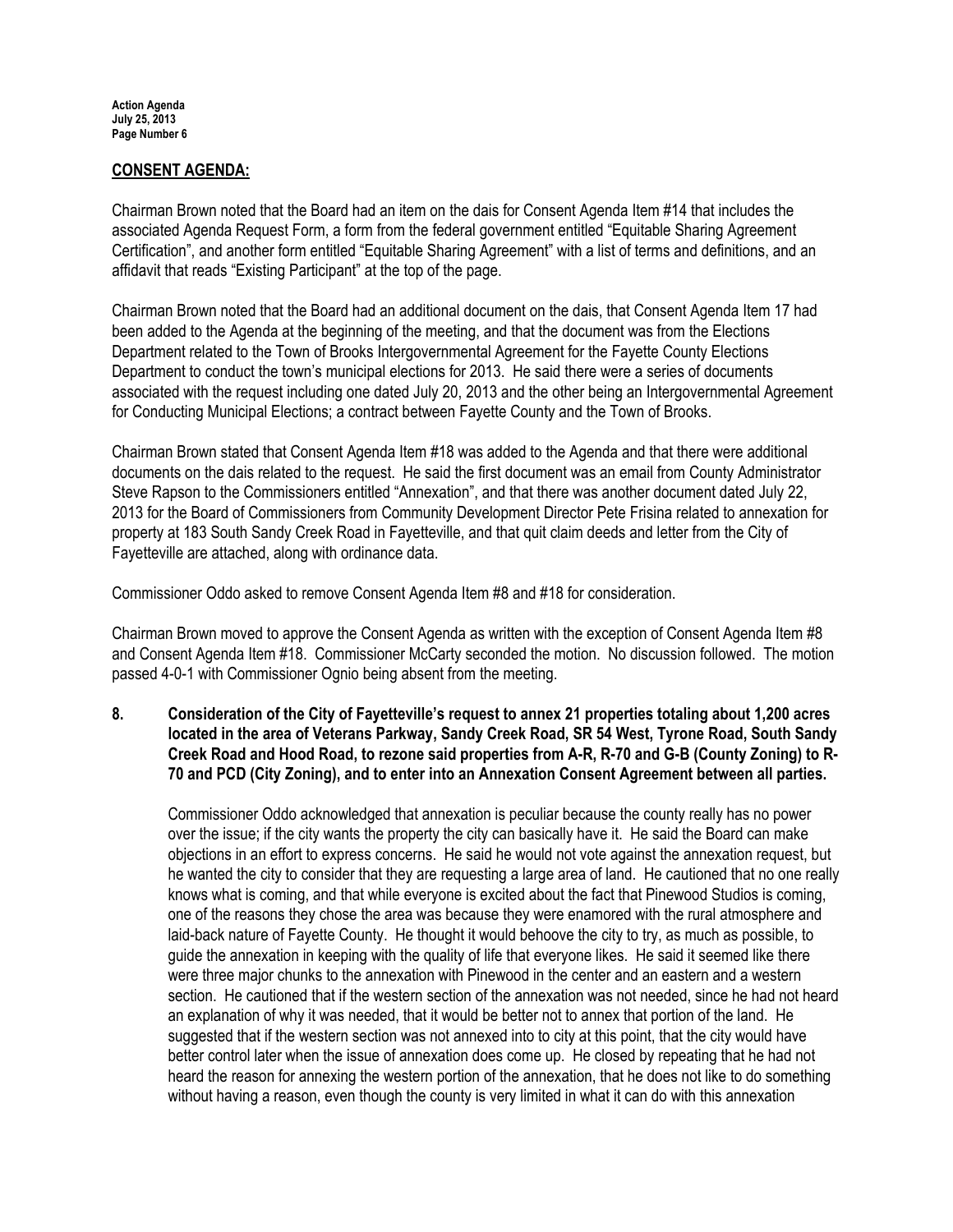request. He hoped the city would look at their request and reconsider how it would pull the annexed property into their jurisdiction.

Chairman Brown moved to approve the City of Fayetteville's request to annex 21 properties totaling about 1,200 acres located in the area of Veterans Parkway, Sandy Creek Road, SR 54 West, Tyrone Road, South Sandy Creek Road and Hood Road, to rezone said properties from A-R, R-70 and G-B (County Zoning) to R-70 and PCD (City Zoning), and to enter into an Annexation Consent Agreement between all parties. Commissioner McCarty seconded the motion. Discussion followed. The motion passed 4-0-1 with Commissioner Ognio being absent from the meeting.

- 9. Consideration of staff's recommendation to enter into a Permitting and Inspection Services Agreement between the City of Fayetteville and Fayette County, for the purpose of the County providing building inspection services to the City, and for other purposes.
- 10. Approval of staff's request to enter into an Intergovernmental Agreement with the City of Fayetteville allowing the Fayette County Board of Elections to act as Superintendent of Elections for all elections held in Fayetteville in 2013, and authorization for the Chairman to sign said Intergovernmental Agreement.
- 11. Approval of staff's request to enter into an Intergovernmental Agreement with the City of Peachtree City allowing the Fayette County Board of Elections to act as Superintendent of Elections for all elections held in Peachtree City in 2013, and authorization for the Chairman to sign said Intergovernmental Agreement.
- 12. Approval of staff's request to enter into an Intergovernmental Agreement with the Town of Tyrone allowing the Fayette County Board of Elections to act as Superintendent of Elections for all elections held in Tyrone, and authorization for the Chairman to sign said Intergovernmental Agreement.
- 13. Approval of staff's request to enter into an Intergovernmental Agreement with the Town of Woolsey allowing the Fayette County Board of Elections to act as Superintendent of Elections for all elections held in Woolsey in 2013, and authorization for the Chairman to sign said Intergovernmental Agreement.
- 14. Approval of the Sheriff's request to authorize the Chairman to sign the annual Equitable Sharing Agreement and Certification document, as required by the United States Department of Justice and the United States Department of the Treasury.
- 15. Approval of staff's request to approve and submit both a pre-application and an application to Georgia Emergency Management Agency- Homeland Security in order to receive the 2013 Emergency Management Performance Grant Response and Recovery Award, and authorization for County Administrator Steve Rapson to sign as the authorized agent.
- 16. Approval of the July 9, 2013 City of Fayetteville / Fayette County Joint Meeting Minutes and the July 9, 2013 Board of Commissioners Meeting Minutes.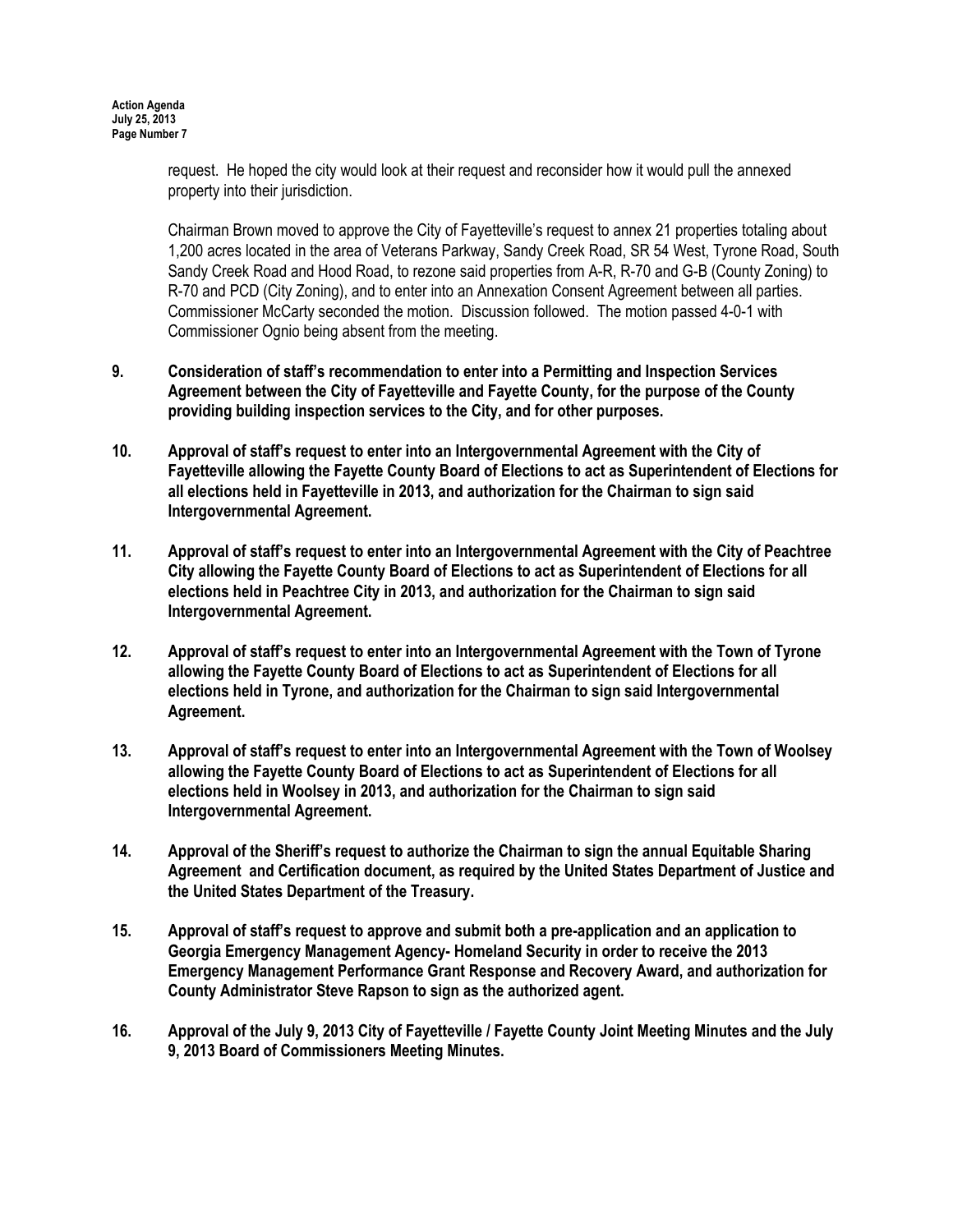- 17. Approval of staff's request to enter into an Intergovernmental Agreement with the Town of Brooks allowing the Fayette County Board of Elections to act as Superintendent of Elections for all elections held in Brooks in 2013, and authorization for the Chairman to sign said Intergovernmental Agreement.
- 18. Consideration of the City of Fayetteville's request to annex approximately nine (9) acres located at 183 South Sandy Creek Road, Fayetteville, Georgia 30214, and to rezone said acreage from Office-Institutional (County Zoning) to Office-Institutional (City Zoning).

Commissioner Oddo said this issue was presented at last minute due to a timing issue, otherwise it would not come to the Board for consideration so quickly. He said he discussed this issue with the County Administrator earlier in the day, and he wanted to ensure that this annexation request falls into the Intergovernmental Agreement as well. He said he did not want this annexation to not be a part of the overall agreement.

County Administrator Steve Rapson replied that the Intergovernmental Agreement with Fayetteville "is defined in the PCD area" and that this annexation request is not in that area since it is southeast of the area. He said the annexed property would encompass all of the areas that staff wrote in the documents before the Board on the dais. He said the annexation has been accounted for by Public Safety and all the different areas associated with it in the recommendation by staff.

Chairman Brown moved to approve the annexation request for the City of Fayetteville for the nine-acre site located at 183 South Sandy Creek Road. Commissioner Oddo seconded the motion. No discussion followed. The motion passed 4-0-1 with Commissioner Ognio being absent from the meeting.

### OLD BUSINESS:

There were no Old Business Items for consideration.

### NEW BUSINESS:

There were no New Business Items for consideration.

### ADMINISTRATOR'S REPORTS:

August 2013 Board of Commissioners Meeting Schedule: County Administrator Steve Rapson reported that the August meeting schedule of the Board of Commissioners is a little different than the typical meeting schedule. He explained that the Board typically meets on the second and fourth Thursdays of each month, but the schedule was shifted in August to meet on the third and fifth Thursday. He said the August meeting dates were August 15 and August 29, and that the meeting dates have already been published.

Special Called Meeting to be held on Thursday, September 5, 2013: County Administrator Steve Rapson informed the Board that the Special Purpose Local Option Sales Tax (SPLOST) project meeting will be held on Thursday, August 29, 2013 and that the Board would adopt its project list at that time. He continued reporting that the cities were to provide the Board with their project lists by August 30, 2013. He then told the Board that the County has called for a Special Called Meeting on Thursday, September 5, 2013, and that the Board would actually take its final vote for actual SPLOST projects as defined at the County.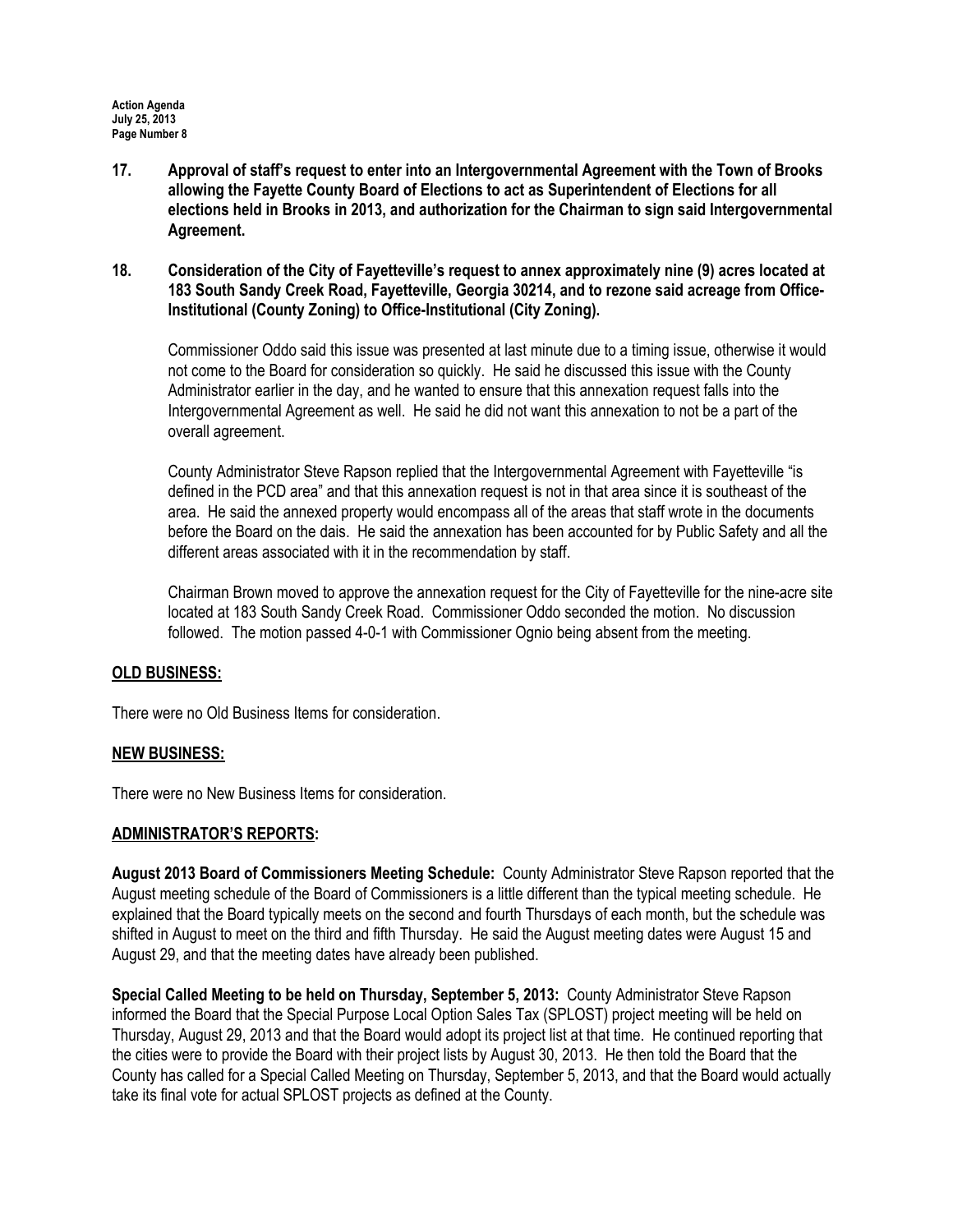Board of Commissioners to Travel to Alabama for Former County Commission Chairman Harold Bost's Induction into the Air Force Hall of Fame: County Administrator Steve Rapson publically notified everyone that the Board of Commissioners will be traveling together, jointly in a charter bus, to Montgomery, Alabama to participate in a social event with former County Commission Chairman Harold Bost, who will be inducted into the Air Force Hall of Fame. He said this travel arrangement has been advertised as well, but he wanted to make sure the word was out publically.

Updated Audio / Visual System: County Administrator Steve Rapson publically thanked County Clerk Floyd Jones, Deputy Clerk Tameca White, Chief Information Officer Russell Prince, and all others who have help bring the technology to life that is currently being shown right now. He said there was a representative from Show Business at the meeting to ensure everything is working. He acknowledged that there were still a few kinks in the system, but it seems to be working as intended, and it was nice to be in the 21<sup>st</sup> century.

# ATTORNEY'S REPORTS:

There was no Attorney's Report given.

### COMMISSIONERS' REPORTS:

Commissioner Barlow: Commissioner Barlow said he was working at the Fayette Market Day, and while there Mr. Tom Waller came to him and asked, "What do you Commissioners do anyway? You really don't do anything, do you?" Commissioner Barlow said he thought about that question, and he decided to answer the questions by reviewing his past nine days. Commissioner Barlow then gave a PowerPoint presentation of his past nine days and his work as a Commissioner. He concluded his report by saying that for the next three and a half years he will continue serving the citizens of Fayette County.

Commissioner McCarty: Commissioner McCarty announced an event that would be held on Sunday, July 28, 2013 called "Right on Target". He said the event would celebrate American's 2<sup>nd</sup> Amendment right to keep and bear arms. He said the event would occur from 3 p.m. until 5 p.m. at Autry's Armory, that there would be free admission, that he would cook the hotdogs, and that there would be food and fun for the whole family. He said there would be free kid's activities such as face painting and a jump house. He added that the Fayette County Sheriff would participate at the event, and that people would be able to compete with the Sheriff by shooting against him. He said the winner would receive a plaque reading "I Outshot the Sheriff".

Commissioner Oddo: Commissioner Oddo said he was admiring the big screen, and that he could see things out there that he could not see before. He congratulated everyone who had a hand in putting the system into place.

Chairman Brown: Chairman Brown said the Board was getting input from the Core Infrastructure Special Purpose Local Option Sales Tax (SPLOST) Stormwater projects, and that a press release was sent out last week concerning the projects. He said if anyone had any questions, comments, concerns, or opinions related to stormwater, the email address is: stormwaterinput@fayettecountyga.gov. He said the County would try to respond to inquiries as quickly as possible, and that some of the questions and answers are being sent to the news media as they come in.